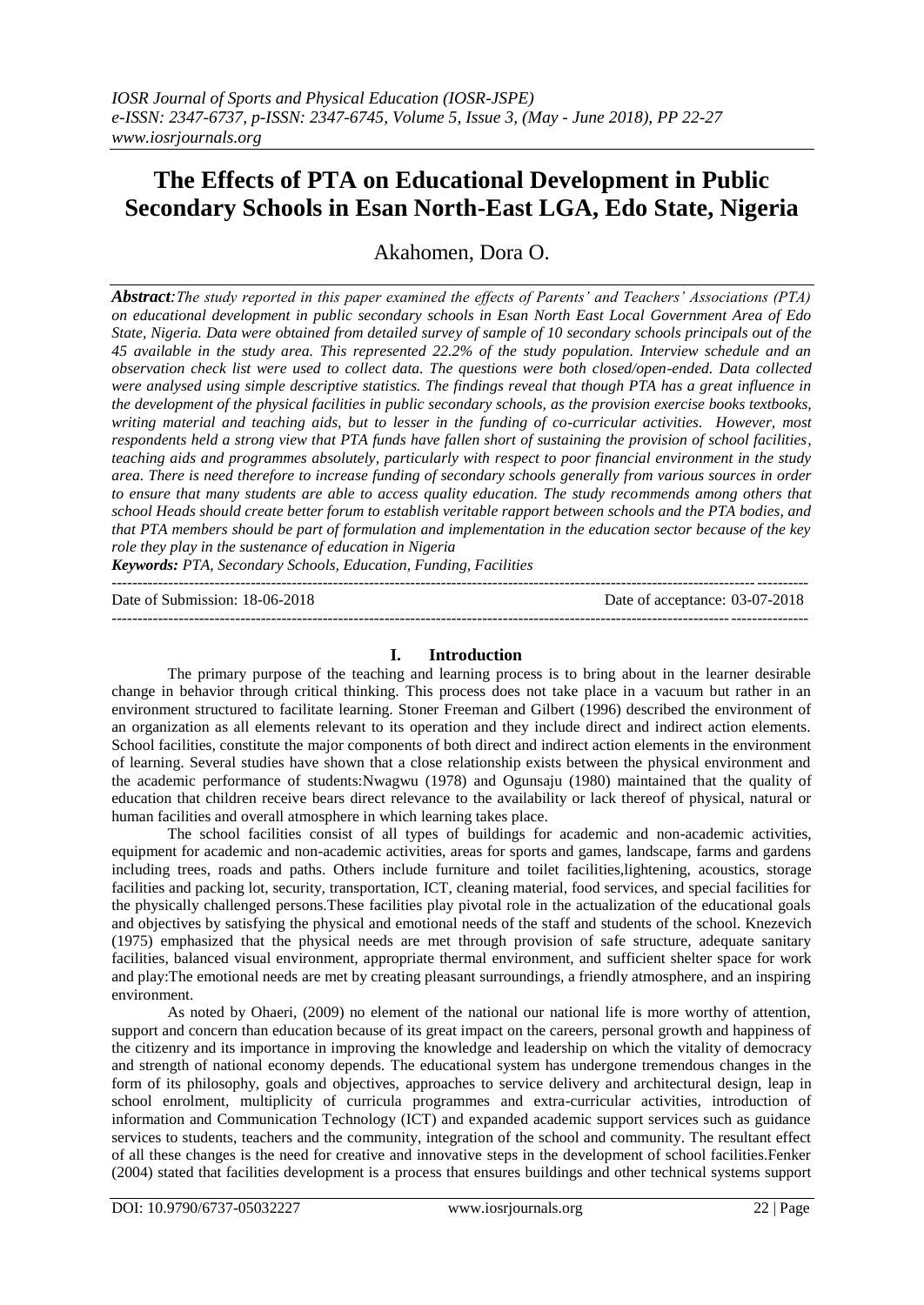the operations of an organization. The International Facilities Management Association (2002) described facilities development as the practice of co-ordination of the physical workplace with the people and the work of the organization; it integrates the principles of business administration, architecture and the behavioural and engineering sciences. School facilities development is the application of scientific methods in the planning, organizing, decision-making, co-ordination and controlling of the physical environment of learning for the actualization of educational goals and objectives. This involves among other things, collective decision making in relation to selection of site for establishment of new schools, design and construction of new school plants including playing grounds, renovation and modernization of old plants, provision of equipment for academic and non-academic activities, and maintenance of all facilities.

To champion the course of education, the Parents' and Teachers' Association (PTAs), do play an important role in school management especially in the provision and development of school facilities in all tiers of education. PTA was first organized by a group of women in America in the later years of the  $19<sup>th</sup>$  Century. The first meeting called "the national congress of mothers" was actually held in 1877. Because Parents, Teachers Association is concerned with the student's welfare and all round development, that is why parents are given a role in the provision and development of secondary school. This means that the Parents Teachers Association is interested in the development of the school through funding and development.The roles of PTA can be grouped as advisory, disciplinary, financial, maintenance of school community relations, provision and maintenance of infrastructural facilities. In Nigeria, PTA is backed by law in some states making it compulsory for parents and teachers; while in other states it is voluntary: whichever way, parents compulsorily pay levies agreed by aassociations for their wards' attendance in a particular school (Ugwulashi, 2012). Indeed every secondary school established in Nigeria is expected by the Federal Ministry of Education to have a functional PTA in place. Consequently, as noted by Abdukareem and Oduwaiye (2011) PTAs have been a major stakeholder in the Nigerian education sector as they constitute a significant upplier of educational resources to the sector.

The study reported in this paper focuses on the extent to which PTA contribution help to bring about and sustain the development of school physical facilities and influence the provision of teaching and learning resources in secondary schools in Esan North East Local Government Area of Edo State. Consequently, the pertinent research questions are: Does PTAhas influence on facilities development in secondary Schools in Esan North East Local Government Area of Edo State? To what extent does PTA influence affect the facilities development in secondary schools in Esan North East Local Government Area of Edo State? How has the PTA influence helped in the development of facilities in secondary schools in Esan North East Local Government Area of Edo State?

# **II. Research Methods**

The study employed a descriptive survey research design. Checklist was used as instrument to gather information. In this case, interview and observation schedule was designed to guide the researcher and the interviewee in the course of study. The methodology involved was a random selection of schools with particular attention on the principals of selected schools when administering instrument to gather relevant data. Esan North East Local Government Area in Edo State has forty-five (45) Principals, thirty-four (34) PTAs, ninety-one(91) Teachers and six thousands, four hundred and seventy (6470) Students. The target population was the principals. However, 22.2% of the total population used (which comprised 10 principals)and were randomly selected for the study. The selected principals were from ten public secondary schools comprised of only one boarding school with almost every necessary school facilities in place. According to Gay (1999) and Babbie (2005), the type of the research is the main determinant of the minimum sample a researcher should use: For descriptive studies they give a guide of 10-25% of the population. Data collected were analysed descriptively.

#### **III. Results**

#### **3.1 Facilities Available in Schools**

Table 1shows the facilities available in public secondary schools in the study area as well as their level of adequacy as opined by the sampled respondents. The findings show that public secondary schools in Esan North East Local Government Area of Edo State have facilities such as classrooms, land, playfields, toilets and other movables like tables, lockers, chairs, and it is worth noting that these facilities are largely inadequate especially in poorly financed secondary schools. Most schools however lack facilities such as workshops, hall, computer rooms, home science rooms, laboratories, libraries, kitchens and stores. It is however notable that in a few schools in which these facilities are available they are mostly inadequate. These findings present a picture which shows that most secondary schools lack crucial facilities and therefore cast doubts on PTA funds in influencing and sustaining these secondary schools.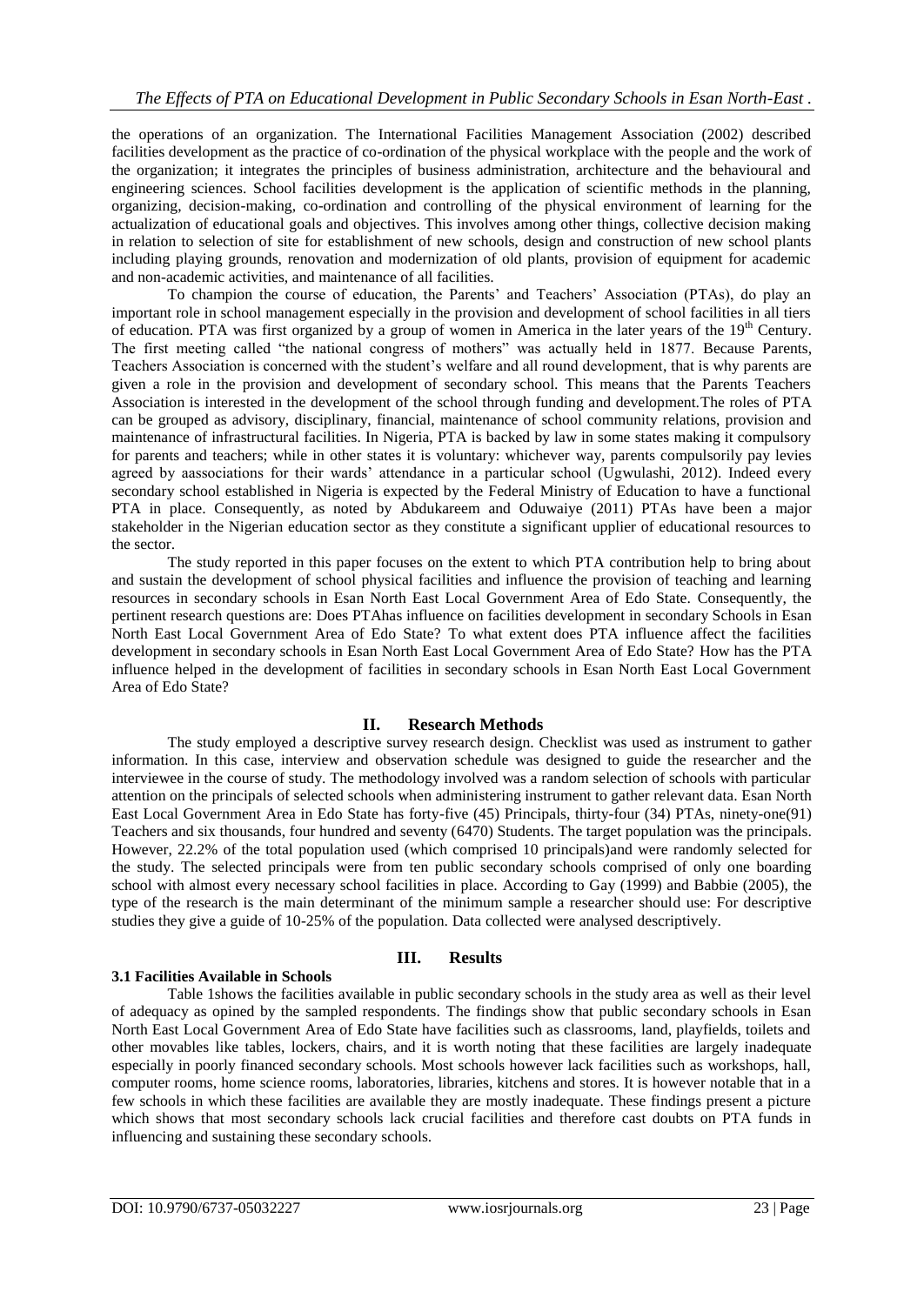| $\sim$<br>$\frac{1}{2}$ |                |      |               |               |                |               |                |      |
|-------------------------|----------------|------|---------------|---------------|----------------|---------------|----------------|------|
|                         | Availability   |      | Not available |               | Adequate       |               | Inadequate     |      |
| Facility                | F              | $\%$ | F             | $\frac{0}{0}$ | $\mathbf{F}$   | $\frac{0}{0}$ | F              | $\%$ |
| Classrooms              | 10             | 100  | $\Omega$      | 0.0           | 2              | 20            | 8              | 80   |
| Land                    | 10             | 100  | $\mathbf{0}$  | 0.0           | 8              | 80            | $\overline{2}$ | 20   |
| Halls                   | $\overline{4}$ | 40   | 6             | 60            | $\overline{7}$ | 70            | 3              | 30   |
| Workshops               | 2              | 20   | 8             | 80            | 2              | 20            | 8              | 80   |
| Computer                | 5              | 50   | 5             | 50            | $\Omega$       | 0.0           | 5              | 50   |
| Home science            | 3              | 30   | 7             | 70            | 3              | 30            | 7              | 70   |
| Laboratory              | 3              | 30   | 7             | 70            |                | 33.3          | 2              | 66.7 |
| Libraries               | 5              | 50   | 5             | 50            |                | 20            | 4              | 80   |
| Kitchen                 |                | 10   | 9             | 90            | 1              | 100           | $\Omega$       | 0.0  |
| <b>Stores</b>           | $\overline{4}$ | 40   | 6             | 60            |                | 25            | 3              | 75   |
| Tables                  | 10             | 100  | $\Omega$      | 0.0           | $\overline{4}$ | 40            | 6              | 60   |
| Lockers                 | 10             | 100  | $\Omega$      | 0.0           | 6              | 60            | $\overline{4}$ | 40   |
| Chairs                  | 10             | 100  | $\Omega$      | 0.0           | $\overline{4}$ | 40            | 6              | 60   |
| Play fields             | 8              | 80   | 2             | 20            | 6              | 75            | $\overline{c}$ | 25   |
| Toilets                 | 8              | 80   | 2             | 20            | 2              | 25            | 6              | 75   |

**Table 1:** Availability and adequacy of physical facilities

## **3.2 Physical Facility Projects Funded by PTA Funds in Schools**

Table 2 shows the physical facilities funded by PTA in the secondary schools sampled. The result presents a clear picture that PTA funds are the main sources of funds used in the construction of physical facilities in schools particularly the provision of tables, lockers chairs and toilet facilities. It can therefore be concluded that lack of these facilities can be due to inadequate PTA funds. Consequently, there is a significant influence of PTA fund in the development of facilities in secondary schools in Esan North East Local Government Area in Edo State. These findings correspond with Asyago (2005) which revealed that quite a number of secondary schools in Kenya lack physical facilities such as libraries and laboratories and the main reason that was given by most principals was inadequate funding by the Government due to low budgeting for the educational programmes and facilities development, Asyago (2005) further observed that PTA funds were directed towards financing recurrent expenditures and were in any case inadequate.

| _. _ _ <i>_</i> ___<br>Project | <i>.,</i> , .<br>Frequency | Percentage   |
|--------------------------------|----------------------------|--------------|
| Kitchen                        |                            | 10           |
| <b>Stores</b>                  | 4                          | 40           |
| Tables                         | 10                         | 100          |
| Lockers                        | 10                         | 100          |
| Chairs                         | 10                         | 100          |
| Playfields                     |                            | 10           |
| Toilets                        | 8                          | 80           |
| Home science                   |                            | 10           |
| Land                           | $\theta$                   | $\mathbf{0}$ |
| Halls                          | 4                          | 40           |
| Classrooms                     | $\overline{7}$             | 70           |
| Libraries                      | 5                          | 50           |
| Computer                       | 5                          | 50           |
| Laboratory Workshops           | 3                          | 30           |
|                                | $\overline{2}$             | 20           |

**Table 2:** Physical Facility Projects Funded by PTA Funds in Schools

#### **3, 3 Availability and adequacy of Teaching and Learning facilities**

Table 3 shows the results of an observation exercise to determine the availability and adequacy of teaching and learning facilities in the public secondary schools sampled. The result reveals that all the sampled secondary schools have teaching and learning resources at their disposal but only exercise books are adequate while others are grossly inadequate.

|                          | Available |               | Not Available |               | Adequate |               | Inadequate |      |
|--------------------------|-----------|---------------|---------------|---------------|----------|---------------|------------|------|
| Facility                 | F         | $\frac{0}{0}$ | F             | $\frac{0}{0}$ | F        | $\frac{0}{0}$ |            | $\%$ |
| <b>Textbooks</b>         | 10        | 100.0         |               | 0.0           |          | 20            |            | 80   |
| Chemicals and Lab. Eqts. |           | 80.0          |               | 20.0          |          | 25            |            | 75   |
| Exercise books           | 10        | 100.0         | $\Omega$      | 0.0           |          | 70            |            | 30   |
| Writing materials        | 10        | 100.0         |               | 0.0           |          | 80            |            | 20   |
| Teaching aids            | 10        | 100.0         | $\Omega$      | 0.0           | 4        | 40            |            | 60   |
| Tools and Implements     | 10        | 100           |               | 0.0           | 4        | 40            | h          | 60   |

**Table 3:** Availability and adequacy of Teaching and Learning facilities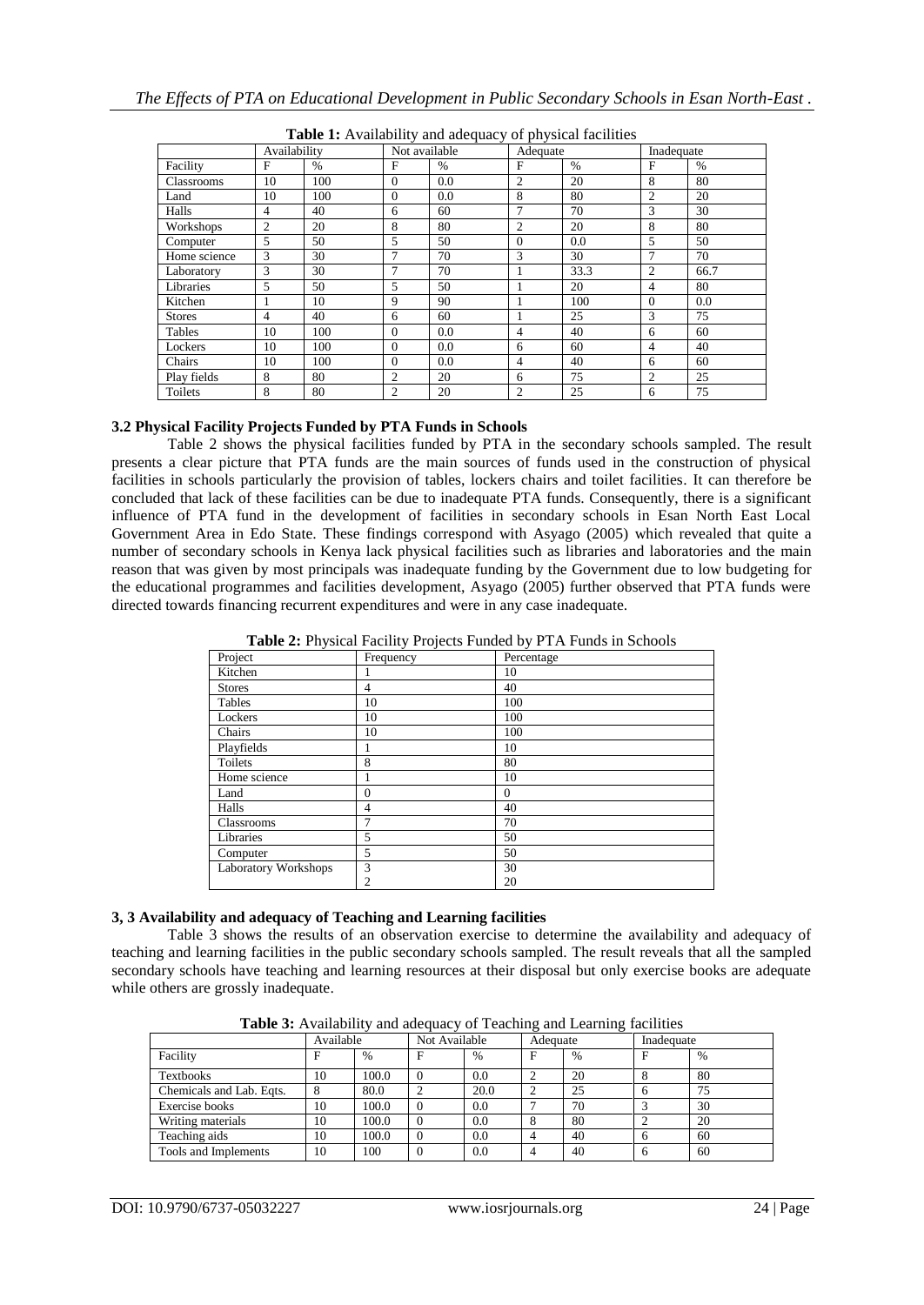### **3.4 Teaching and Learning Facilities Funded by PTA in Schools**

School teaching and learning resources acquired using PTA funds or directly provided by the PTA are shown in Table 4. The result indicates that majority of the teaching and learning facilities especially exercise books, textbooks and teaching aids are funded or directly provided by PTA. It suffices to note however, that majority of the respondents (70%) opined that the facilities are inadequate. This is an indication that PTA funds are not enough to sustain public secondary schools in Esan North East Local Government Area of Edo State in providing teaching and learning resources. These findings are in agreement with Mugo (2006) in a study on strategies adopted by secondary school principals in managing PTA funds in Embu District, Kenya.

| <b>Table +.</b> I cacining and Ecalining facinties Funded by T TA Funds in Schools |           |            |  |  |  |
|------------------------------------------------------------------------------------|-----------|------------|--|--|--|
| Project                                                                            | Frequency | Percentage |  |  |  |
| Writing materials                                                                  |           | 90         |  |  |  |
| Teaching aids                                                                      |           | 70         |  |  |  |
| Laboratory materials                                                               |           | 50         |  |  |  |
| Exercise books                                                                     | 10        | 100        |  |  |  |
| Text books                                                                         | 10        | 100        |  |  |  |
| Tools and Implements                                                               |           | 80         |  |  |  |
|                                                                                    |           |            |  |  |  |

**Table 4:** Teaching and Learning facilities Funded by PTA Funds in schools

# **3.5 School Co-Curricular Activities Funded by PTA Fund**

Presented inTable 5 is the result of co-curricular activities funded by PTA in public secondary schools in the study area. The result shows that the PTA mainly sponsors literary and debating activity, cultural events and drama. Again the respondents' overwhelming (80%) affirm that the level of support for the aforementioned events is inadequate. The result is an indication that PTA funds are inadequate in influencing and sustaining public and private secondary schools in financing co-curricular activities. This is supported by Onyango (2001) in a study on challenges facing the provision of co-curricular in public secondary schools in Homan Bay Kenya which established the PTA funds were inadequate to sustain the provision of school co-curricular activities.

| Co-Curricular       | Frequency | Percentage |
|---------------------|-----------|------------|
| Literary and Debate |           |            |
| Cultural events     |           | 60         |
| Drama               |           | 50         |
| Music               |           | 30         |
| <b>Sports</b>       |           |            |
|                     |           |            |

### **3.6 Other School Programmes Funded by PTA Funds**

Principals were as well required to list other school programmes financed by PTA funds. Their responses are as shown on Table 6 indicate that educational trips (excursion) ranks highest, followed by School emergencies response and purchase of prizes/awards in that order, while school charity eventsand community ranked low. The findings also show that 90% of the principals noted that PTA funds are inadequate in financing such school programmes.

| <b>THOIC TO:</b> Other Denoor programmes randed by I TIT |           |            |  |  |  |
|----------------------------------------------------------|-----------|------------|--|--|--|
| Programme                                                | Frequency | Percentage |  |  |  |
| Educational trips (Excursion)                            | 10        | 100        |  |  |  |
| School emergencies response                              |           | 60         |  |  |  |
| Purchases of prizes and awards                           |           | 50         |  |  |  |
| School charity events                                    |           | 30         |  |  |  |
| Community service                                        |           | 10         |  |  |  |

**Table 10:** Other School programmes funded by PTA

# **IV. Discussion of Results**

The results obtained shows that physical facilities are available in secondary schools but it was also discovered that the available physical facilities were not adequate in all the secondary schools. The available but inadequate physical facilities were all virtually supplied or founded by the finance made available by the PTA. It is therefore, glaring that PTA wield significant influence in the provision of physical facilities in secondary schools in Esan North East Local Government Area of Edo State. This finding is discovered to be supported by a paper presented at the Africa Convention of Principal's Conference in Johannesburg, South Africa, where Lasibille, (2000) pointed out that there are traditionally other sources of education financing, in which parents and guardians are being encouraged to give support to schools through payment of levies. While Verspoor (2008) argue that PTA levies are instrumental to the provision of physical facilities in schools, because in some secondary schools required facilities for teaching and learning are actually inadequate:this made the combined effort of the government parents and teachers very important. The result of this study also indicates that PTA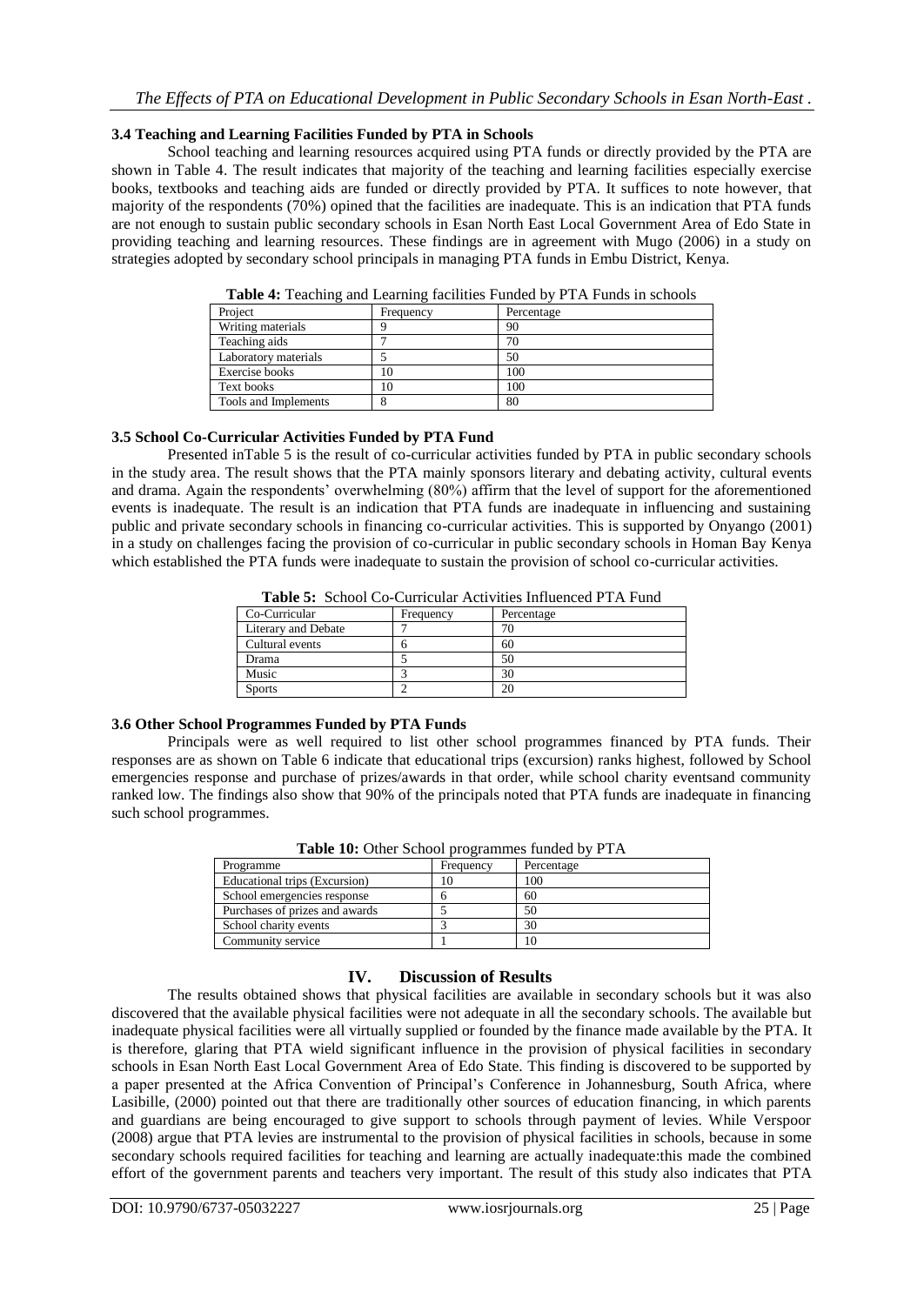levies alone or the Government budget alone cannot be enough in providing physical facilities in public secondary schools in Esan North East Local Government Area of Edo State. This conclusion is also in line with the findings of Asyago (2005) in his study of the challenges facing the secondary schools management in Kenya, when he maintained that a number of schools lack physical facilities as a result of inadequate funding from the government.

In a similar vein, the availability of teaching and learning facilities was noticed to be high and positive in all schools as shown in table 3 but again the facilities were discovered to be grossly inadequate in many of the schools. However, the bulk of the writing materials, teaching aid, exercise and textbooks and tools and implement are virtually provided by the PTA. Only laboratory material enjoys bulk supplyby the government. Therefore PTA still enjoys a significant influence in the provision and development of teaching and learning materials.

Majority of the schools are located in the rural areas. Only a few of the secondary schools are located in urban area of the local government. This offcourse is adduced to be the reason why many of the required teaching and learning facilities are discovered to be inadequate because of the poor financial status of most of the rural areas. This finding corresponds with the position of Michaelowa (2001) when he observed that secondary schools in sub-Saharan Africa are not well equipped with teaching and learning materials due to financial constraints and observed that funds raised by /from parents are inadequate. Consequently, although PTA has to a large extent had positive effects in facilities development, co-curricular and other activities in public secondary schools in Esan North East LGA, Edo State the requirements, such interventions appear insignificant. Again it is pertinent to note that PTA interventions have been more pronounced in the area of facilities development as well as provision of teaching and learning materials and less in co-curricular activities. This is probably because the levels of interest parents have in such programmes and activities: it was discovered that parents do not really see co-curricular activities as integral progarmmes that aid teaching and learning and consequently consider investments in such ventures as waste of resources. They also see them as distraction from the normal academic work which is the main reason for their involvement in the training of the students. Where some parents have interest in such activitiesespecially in the urban area, the available space becomes a hindrance. This is supported by the position maintained by Kochhar (2008), when he argued that students do not take active interest in co-curricular programmes and activities stressing that in crowded cities, it is generally not possible to have spacious playgrounds. He also held that these activities are not given relevance and place in the school time table during school periods. Therefore our findings correlate with the findings of Kochhar that cocurricular activities and programmes are inadequate because parents do not see the need to invest in such white elephant projects.

# **V. Conclusion**

This paper examined the effects of PTA fundingin sustaining the development of public secondary school physical facilities, teaching and learning resources, financing school co-curricular activities and programmes in Esan North East LGA of Edo State, Nigeria. The study shows that the schools have inadequate physical facilities, teaching and learning materials, inadequate provision of schoolteaching and learning materials and other school activities and programmes. It is established that PTA funding does have positive impact on the provision of required facilities for teaching and learning in public secondary schools in the study area.It was also clear that PTA funds are not adequate in sustaining the secondary schools. However, it is expedient to note without contradiction that PTA contribution plays a very vital role in the provisions, sustenance and development of some facilities in Public Secondary Schools in Esan North East Local Government. PTA fund were used in the construction of some of the facilities on ground. Although these funds are inadequate, it will be correct to say that PTA wield some considerable influence on the provision and development of facilities in some public secondary schools in Esan North East Local Government Area of Edo State.From the findings, it is also possible to infer that the influence of PTA on facilities development in most public secondary schools outweighs that of the government and other voluntary and concerned bodies. This conclusion is predicated on the obvious evidence and situation in most Nigerian Schools where the government poor attitude in funding education has led to the dilapidation and collapse of most structures and facilities. The consequence is a fall in the standard of education.

In view of the foregoing the following recommendations are made:

- 1. To enhance the provision and development of school physical facilities using PTA funds and other influences, schools administrations and management embrace more transparent and accountable utilization of available PTA funds.
- 2. As way of improving the provision of teaching and learning resources, PTA and the government should increase the funding of schools to enable them provide the needed resources.
- 3. Government should subsidize school teaching and learning resources to make them affordable.
- 4. Adequate and qualified teachers should be recruited to enhance teaching and learning in the schools.